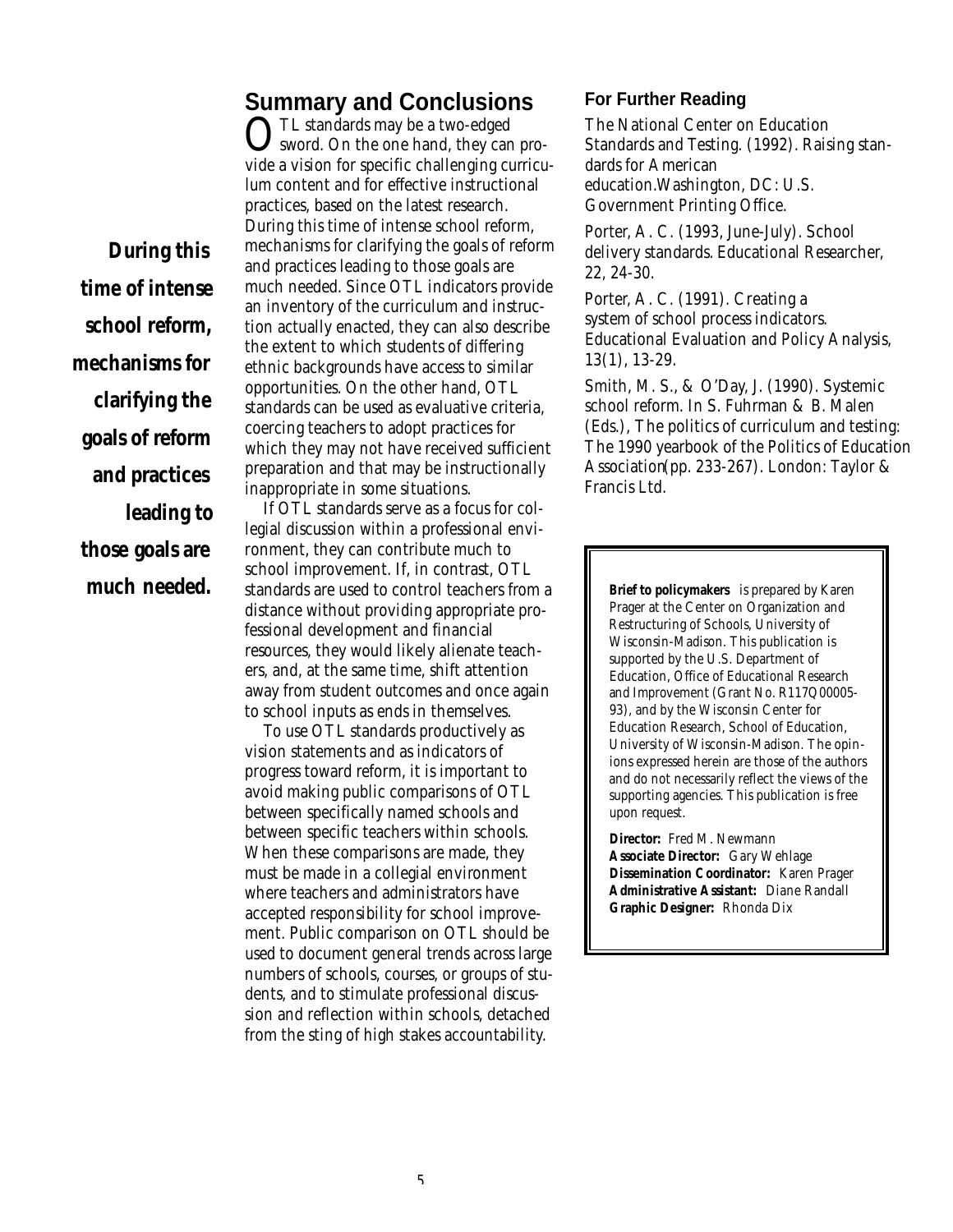### **CENTER MISSION**

The Center on Organization and Restructuring of Schools will study how organizational features of schools can be changed to increase the intellec-The Center on Organization and Restructuring of Schools will study how tual and social competence of students. The five-year program of research focuses on restructuring in four areas: the experiences of students in school; the professional life of teachers; the governance, management and leadership of schools; and the coordination of community resources to better serve educationally

disadvantaged students.

Through syntheses of previous research, analyses of existing data, and new empirical studies of education reform, the Center will focus on six critical issues for elementary, middle and high schools: How can schooling nurture authentic forms of student achievement? How can schooling enhance educational equity? How can decentralization and local empowerment be constructively developed? How can schools be transformed into communities of learning? How can change be approached through thoughtful dialogue and support rather than coercion and regulation? How can the focus on student outcomes be shaped to serve these five principles?

### **CENTER PUBLICATIONS**

In the fall and spring of each year, the Center publishes an issue report which offers in-depth analysis of critical issues in school restructuring, dis- $\mathbf{T}$ n the fall and spring of each year, the Center publishes an issue report tributed free to all persons on the mailing list. In addition, three "briefs" targeted to special audiences will be offered yearly. Our 1993 bibliography, currently available, will be updated each year and is distributed free on request. Occasional papers reporting results of Center research will be available at cost. To be placed on the mailing list and receive *Issues in Restructuring Schools,*please contact Karen Prager, Dissemination Coordinator, Center on Organization and Restructuring of Schools, University of Wisconsin, 1025 W. Johnson Street, Madison, WI 53706. Telephone: (608) 263-7575.

**Brief No. 7 Fall 1993**

# **Opportunity to Learn**

**CENTER ON ORGANIZATION AND RESTRUCTURING OF SCHOOLS** School of Education Wisconsin Center for Education Research University of Wisconsin–Madison 1025 W. Johnson Street Madison, WI 53706

Nonprofit Organization US Postage **PAID** Madison, Wisconsin Permit No. 1622

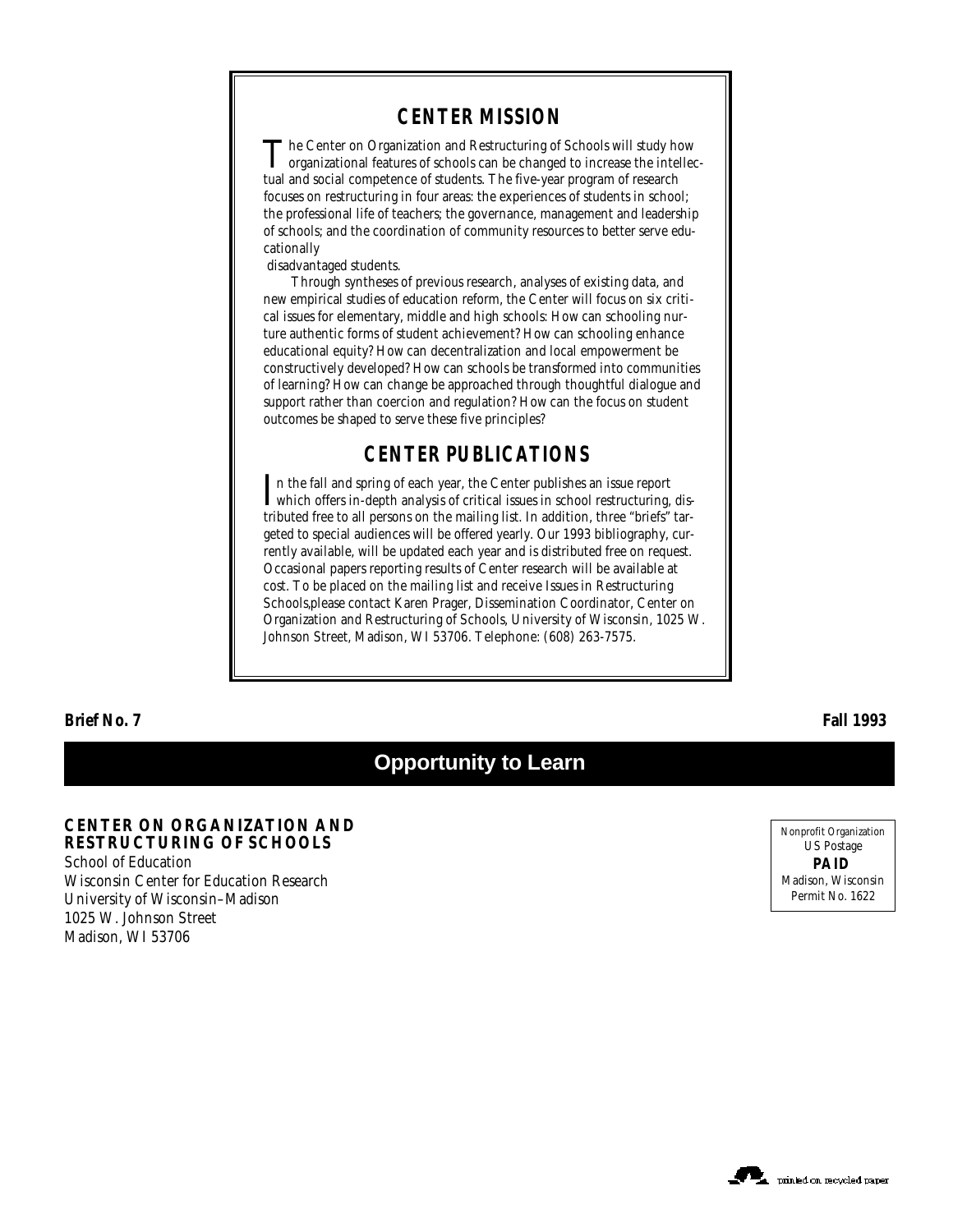WÉ to policymakers

# **Opportunity to Learn**

*by Andrew Porter*

I

ncreasingly, new goals for American education are being communicated through curriculum and achievement standards. New national curriculum standards have been published or are underway in every core academic subject. States are revising their curriculum frameworks and assessment programs to be consistent with national education Goal Three which calls for competency in challenging subject matter for all students. The hope is that these curriculum and student achievement standards will lead teachers to bring their instruction into alignment with the new curriculum standards, and that student performance will rise to meet the new achievement standards. Many believe that for curriculum and achievement standards to have this effect, high stakes for students, teachers, and schools, tied to student performance, will be necessary.

To maximize fairness and equity for students, another set of standards has been proposed, opportunity to learn (OTL) standards. OTL standards are to represent what schools and teachers must do if the new curriculum and achievement standards are to be met. For some this translates into lower class size, certified teachers, more money, and the like. For others, and as argued here, this translates into more specific standards for content and pedagogy. The U.S. Congress is calling for opportunity to learn standards as a part of President Clinton's Goals 2000 legislation. The National Governors' Association has funded several states to develop OTL standards as demonstrations. The 1992 report of the National Council on Education Standards and Testing was the first public report calling for such standards.

This brief is to inform the policy debate about OTL standards. Three possible purposes are presented. One of these, OTL indicators, is illustrated through examples of monitoring curriculum reform in high school mathematics and science.

# **Three Possible Uses of OTL Standards**

F irst, OTL standards might be the basis for school-by-school accountability. Second, OTL standards might provide an indicator system that would describe the extent to which teachers across districts, states, or larger regions implement instruction consistent with curriculum standards. Third, OTL standards might present a clearer vision of challenging curriculum content and pedagogy for all students.

**RIEF NO. 7 FALL 1993 Opportunity to Learn 1 OTL Indicators 2 Summary and Conclusions 5**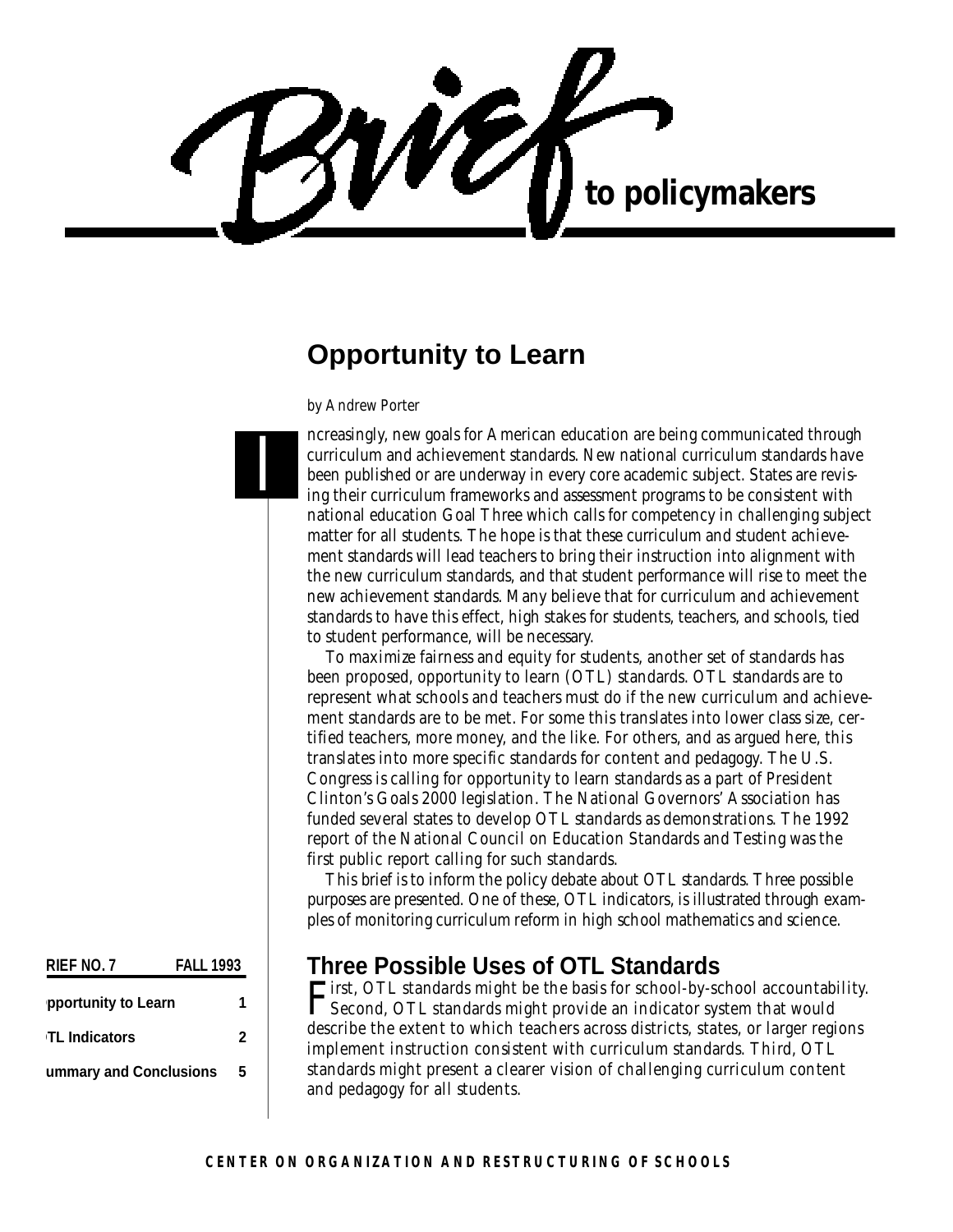#### **Accountability**

Of the three possible uses, formal school-by-school accountability is both the most talked about and the least attractive. A district or state could hold schools accountable for delivering adequate OTL to all students. The U.S. Congress is considering holding states accountable for having approved OTL standards; state participation in certain federal funding programs may be conditioned on approved OTL standards.

States, districts, and other organizations have a long, unproductive history of using inputs rather than student outcomes to hold schools accountable. Examples are school accreditation programs and detailed lists of state requirements for school practices that exist in virtually every state. These old notions of OTL, defined in terms of inputs (e.g., number of certified teachers, size of library) have not had the desired effects. To the contrary, they have invited micromanagement that has dissipated energy away from high quality assessment, curriculum, and instruction. As a result, there has been a shift toward school accountability for student outcomes, rather than inputs. Using opportunity to learn standards for school accountability could have the negative effect of shifting attention away from outcomes and once again back to inputs.

#### **Indicators**

There are at least three reasons for creating a system of OTL indicators. One is simply to describe with some precision the kinds of educational opportunities schools provide. Citizens and taxpayers have a right to this information. A second reason is that OTL indicators can help to chart the progress of school reform. The NCTM Curriculum and Evaluation Standards for School Mathematics call for major changes in mathematics education. OTL

indicators, by showing the kind of curriculum and instruction actually delivered, will inform us about the degree of success in achieving these changes. A third reason for OTL indicators is to provide information that can offer explanations when student achievement goals are not reached. OTL indicators may point to possible causes and thus to possible solutions for inadequacies in school outputs. The users of OTL indicator information could range from the National Goals Panel, to state reformers, to school principals and individual teachers who want to reflect on their practices.

#### **Vision**

OTL standards can provide a clearer vision of good practice. If schools and teachers are expected to accomplish the massive curriculum reform of offering "ambitious content" for all students, they will need a great deal of support. But first and foremost, they will need to have a clear understanding of what changes are necessary. OTL standards can offer detailed accounts of specific curriculum content, effective instructional practices and school strategies that support the goal of ambitious content for all students. Such standards would guide school reform and staff development. An excellent example is NCTM's Professional Standards for Teaching Mathematics (1991). Without such standards it will be difficult for principals and teachers to visualize coherent and professionally solid paths of curriculum improvement.

# **OTL Indicators**

 $\bigvee_{\alpha \in \mathcal{C}}$  hat is a good indicator of OTL? Amount of instructional time on specific topics? The particular books studied? Availability of equipment (computers, lab materials)? Access to good teachers? The main criterion for selecting indicators should be utility for predicting

student achievement. The best predictors of student achievement that are within a school's control are the content actually taught, the instructional strategies used, and the standards for achievement evident in testing and grading. In combination, the time and emphasis given to these matters define opportunity to learn. Some possible OTL indicators are described below.

### **A Language for Describing OTL**

If OTL is to become a focus for school improvement and if indicators of OTL are to be used to keep track of progress, then languages for describing OTL must be developed. Recently developed curriculum standards are a good start, but they are too general and incomplete to describe the enacted curriculum in ways that predict student achievement.

More specific languages for describing high school mathematics and science illustrate the kind of indicators that can be useful. Each subject is represented by a fourdimensional taxonomy. The first dimension lists the general domains of content unique to each subject. Dimension A of math has ten levels including arithmetic, algebra, and statistics. Dimension A of science has eight levels including four types of biology, chemistry, and physics. Dimension B breaks each level of Dimension A into greater detail. For example, levels of B within statistics include collecting data, distributional shapes, central tendency, variability. Levels of B within physics include heat, electricity, sound, light. Dimensions C and D, the same for science and mathematics, represent modes of instruction and intended learner outcomes and are shown in the side bar.

The specific items listed under the four dimensions capture the curriculum recommendations of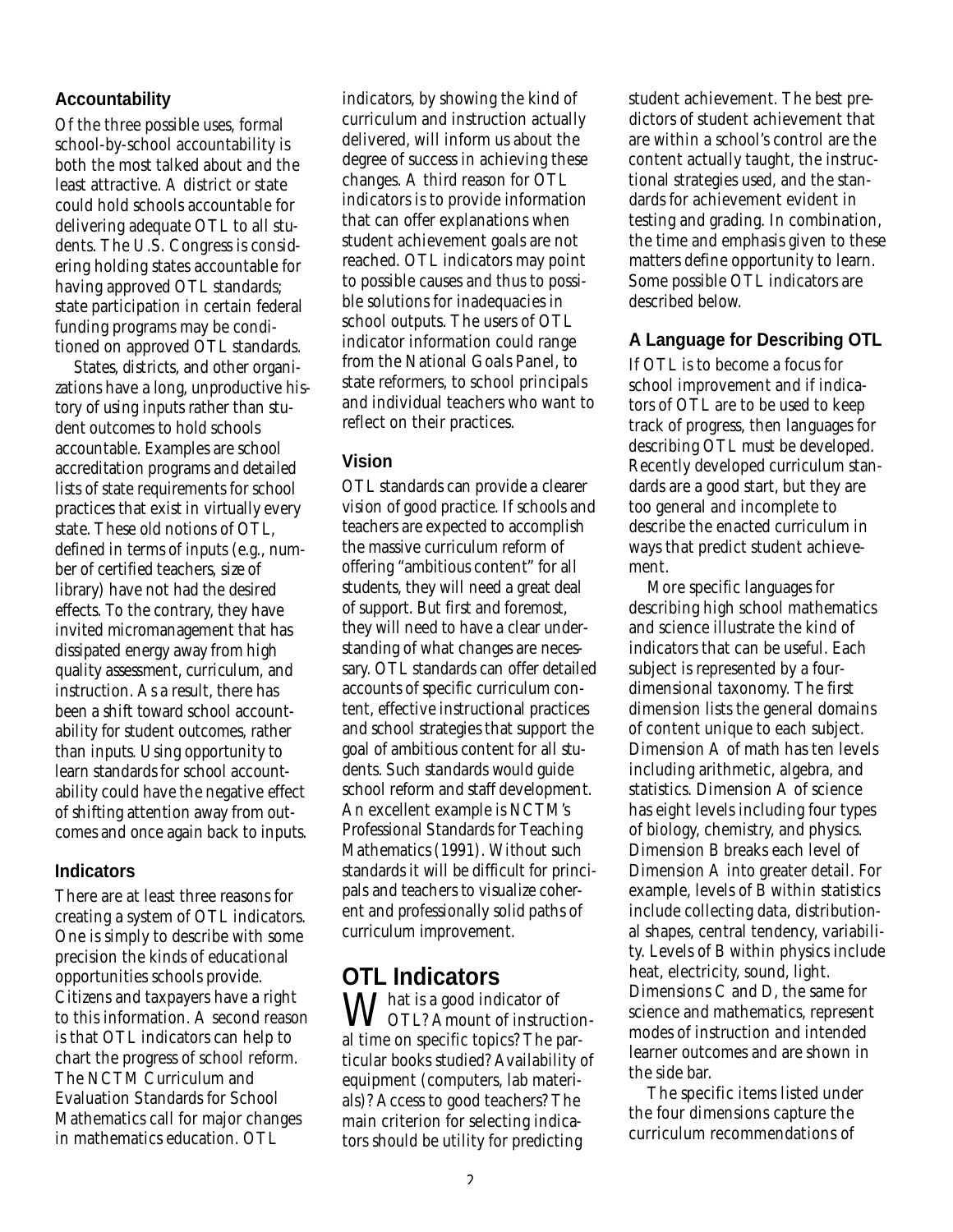

subject matter experts and are also familiar to teachers. An advantage of common items across the two subjects for Dimensions C and D is that subjects can be compared on the extent to which they promote active student learning.

#### **Measuring OTL**

One way to measure OTL is through teacher logs. In a recent national study on high school math and science, a daily log form asked teachers to record several indicators of OTL such as those in the sidebar: time spent on up to five topics of content, amount of time and emphasis on different modes of instruction and different student activities (including assigned homework), and the portion of class period spent on activities not directly related to the academic content of the course (e.g., announcements, attendance). A manual to guide use of the logs was provided for each teacher. Prior to using the logs, each teacher received approximately one hour of instruction in the OTL language.

The chart above indicates how teachers can differ. The two teachers of physical science taught in different states. Both put heaviest emphasis upon physics and secondarily on chemistry, but Teacher 2 put somewhat less emphasis upon chemistry and instead put more emphasis upon general science. Despite these similarities, Teacher 1 used almost entirely lecture and student reading  $(exposition)$  as a mode of instruction with two-thirds of instructional time devoted to memorizing facts; while Teacher 2 spent only 50 percent of the time on lecture and student reading (exposition) and 21 percent of the time on lab work. For Teacher 2, this resulted in much less emphasis upon facts and much greater emphasis upon learning to collect and interpret data.